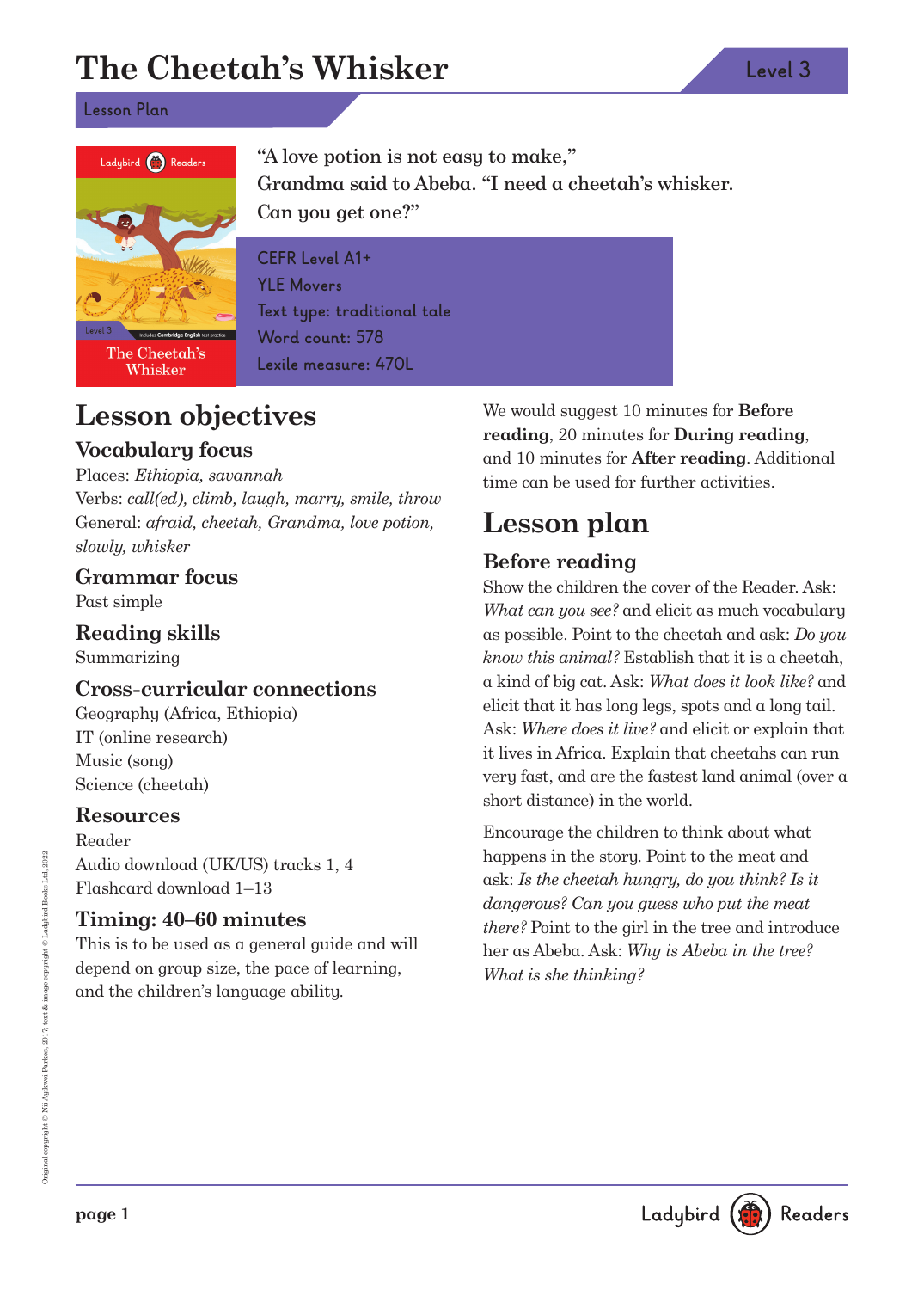Draw or display a cat's face and teach whisker. Read out the title, check the children's understanding, and get them to repeat the title after you.



Ask the children to look at Reader pages 4–5. Help them to differentiate between the characters on page 4. Ask questions about the vocabulary items on page 5, for example: Which picture shows an animal/a tree? Establish that Ethiopia is a country in Africa, and explain that this is where the story is set. Establish that savannah is a kind of grassland, and explain the concept and purpose of a love potion.

### **During reading**

Read out or play the recording of the text (Audio track 1) and ask the children to follow in their books. Stop after every couple of pages and ask them to summarize what has just happened. Focus on the past simple tense. For example, after reading Reader pages 30–31, ask them to identify the past simple verbs. Help them to summarize what happened by asking: What did Abeba do then? What happened next?



Read out or play the recording of the text again. Make sure the children understand the ending of the story. Ask: Does this story have a happy ending? How does Abeba feel? Is she happy or sad? Why? Discuss the love potion. Ask: Was Grandma really going to make a love potion? Do love potions really work? Why did Grandma say that Abeba didn't need it?

### **After reading**

Divide the class into two teams – A and B. Display some statements in random order summarizing the story, and ask the children to help you put them into the correct order. Award points for correct answers. Play a game of Hangman to reinforce vocabulary from the story, for example: cheetah, river, tree, savannah.

Talk more about the characters and events in the story. Ask: Do you like this story? Do you think Grandma was clever? Why/why not? Ask: What other stories about animals do you know?

Ask: Do you know any other African animals? Make a list with the children's help, for example: lion, elephant, monkey, crocodile, snake. Award points to children who name an animal, and extra points if they can give you one or two sentences about it.

The children can do the following Reader activities to reinforce summarizing and give practice with the past simple:

 $\cdot$  4, 8, 9, 12, 14

Play the song (Audio track 4) on Reader page 63, and encourage the children to listen and join in.

Divide the class into two groups. Each group can sing a verse, and both groups can sing the chorus.